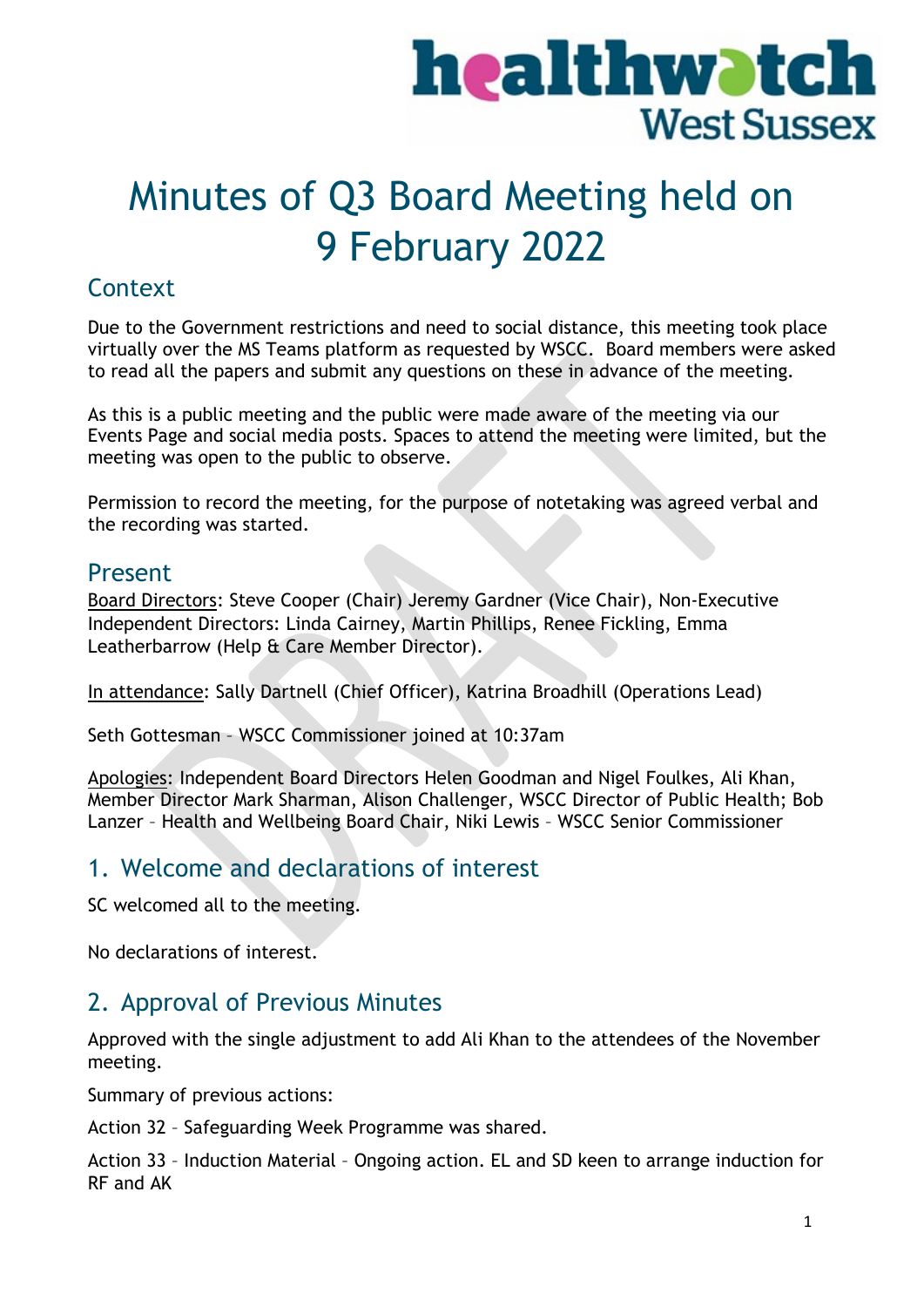Action 34 – Board workshop took place on 26 January to discuss insight and agree future priorities. Output has been developed and shared with the board for review and approval.

## 3. Impact and Performance

KB expanded on the impact detailed in the [Impact and Performance report:](https://www.healthwatchwestsussex.co.uk/report/2021-04-19/impact-performance-report-january-march-2021-q4)

- Showcased Healthwatch In Sussex (the 3 local healthwatch in our Sussex ICS) which has been recognized by NHS England and Healthwatch England with a Promising Practice Case Study and a tool kit that KB has helped a national team to create.
- KB outlined the outstanding work that volunteer Philip does as Liaison Lead with the Ambulance Trust. He also attends quarterly regional meetings with HWE and coordinates insight and themes relating to this area.
- Starting to hear increased frustration from residents relating to circular signposting from 111 to GPs who refer back to 111. Escalated through weekly meetings with the Deputy DPH for the ICS. We prepared a briefing which is currently with East Sussex DPH where this issue sits in the ICS.
- Non Emergency patient transport is also flagging as an issue in relation to a number of areas. Our input is helping contribute to the specification for a new contract for patient transport for the ICS.
- We took the lead in the Sensory Needs Assessment which has received strong positive response. We have suggested follow up to a number of community partners.
- KB ran through the record amounts of insight gathered and what we do with it using the Financial Assessment insight and Dentistry concerns as examples of how we escalate and share insight to HASC.
- 5 of the 7 LHW HASC report recommendations were accepted by HASC. We are looking to continue our collaborative work and co-design follow up.
- RF asked for a feel for the context of the continued growth in insight, engagement and helpdesk service numbers – how do these figures measure compared to what our contract performance is measured against?

SC explained that although we had been due to have a formal contract review on 8<sup>th</sup> Feb in response to our request for a review in July 2021, this had been postponed on the morning of the scheduled meeting for a second time. SD had prepared annual numbers in relation to the 2022 performance targets (which included a 5% growth) and so SC asked her to share these to answer RFs query. SD verbally shared the following:

|                                 | <b>Contract annual target for</b><br>21/22 (including 5% growth) | Actual for the last year       |
|---------------------------------|------------------------------------------------------------------|--------------------------------|
| <b>Calls to helpdesk</b>        | 1260                                                             | 4660                           |
| Insight stories accounts on CRM | 2520                                                             | $16,000+$                      |
| People engaged with             | 84,000                                                           | 201,764                        |
| <b>IHCAS new cases</b>          | 210                                                              | 243                            |
|                                 |                                                                  | (now operating a waiting list) |
| <b>IHCAS cases closed</b>       | 210                                                              | 277                            |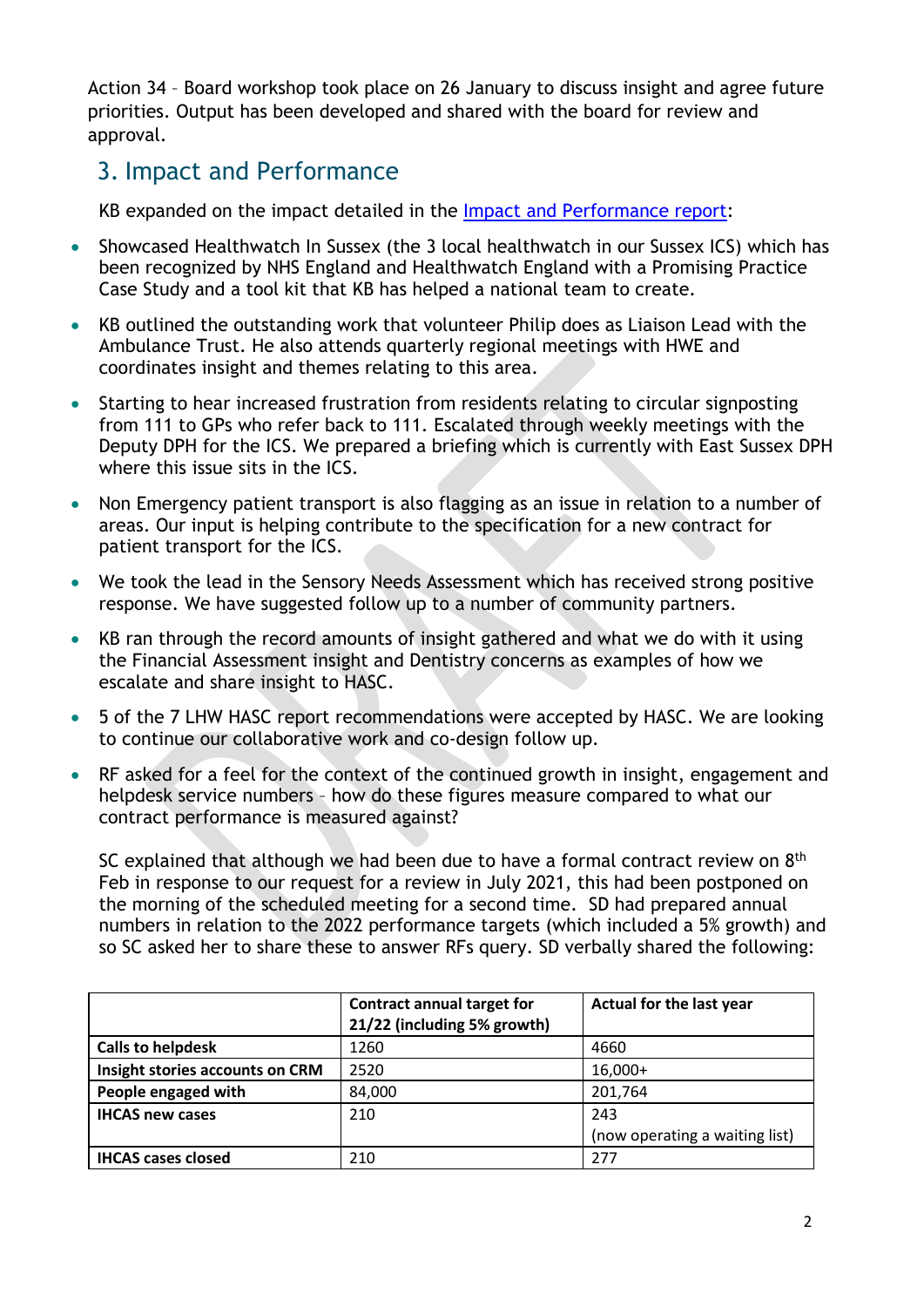RF also then asked how the significant increase relates to funding. KB said that it doesn't and had relied on goodwill of the team but this isn't sustainable so keen to explore with commissioners when the contract review meeting which was postponed for the second time on 8 Feb is rescheduled. The agreement and publication of the priorities for core healthwatch funding for the 2022/23 year (output from the January board workshop which included input from WSCC and ICS Health colleagues) will be shared with all stakeholders and work outside of this will need to be commissioned/funded separately.

KB said that resilience training for the team to support wellbeing is to be undertaken in March. Many of the stories we hear have a personal impact as they are very powerful. Everyone has worked above and beyond and we must be confident that although requests for support are always about important work we must say "no" when asked to take on more work by stakeholders when there is no more resource available.

- SC again thanked the team, wider Help & Care help desk team, board and other volunteers for their continued work to respond to demand and capture such high levels of insight which in turn we can share to influence change. KB will pass on thanks.
- KB explained how although some volunteers who usually undertake "Enter and View" activity in health and care settings haven't been able to do so during the pandemic, they have been undertaking other volunteering including desk-based research, mystery shopping working with practice managers, liaison on committees, forums, networks and supported co-design work with stakeholders.
- GP Access work which is being undertaken regionally is having great impact. Work is being done sensitively in collaboration with front line staff, practice managers, commissioners and elected members mindful of the pressures primary care face. 1500 responses across Sussex (800+ from West Sussex including 40 non digital responses directly from the community). Preparing an interim report from these findings with the top themes from across the region and some suggested tips. Then plan to produce local Sussex wide and West Sussex specific reports.
- Commissioned to deliver a piece of work as Healthwatch In Sussex which West Sussex lead on focused on Living with Pain. We exceeded the target of 50 responses with over 280 responses. We are supplementing the survey with semi-structured interviews and 4 case studies which the commissioner is going to use to shape the new service specification for this area.

JG stated that given the increased waiting times for planned care and the pain that many experience during these waits this is a particularly timely piece of work. KB also explained how the team have fed back into the "My Planned Care" system launch including the importance of clearly titling communications to people so that they know what a letter or appointment relates to as many people are on several diagnostic pathways or treatment plans.

Have also taken part in some MSK workshops that have taken place to feed into this specification.

- Our project in relation to access to exercise and impact on wellbeing before and post pandemic lockdown is being widely shared with the community networks and has been picked up by wellbeing hubs to help recognize what needs to change for all ages. A really useful conversation starter.
- Updating some of our community spotlights given changes resulting from the pandemic.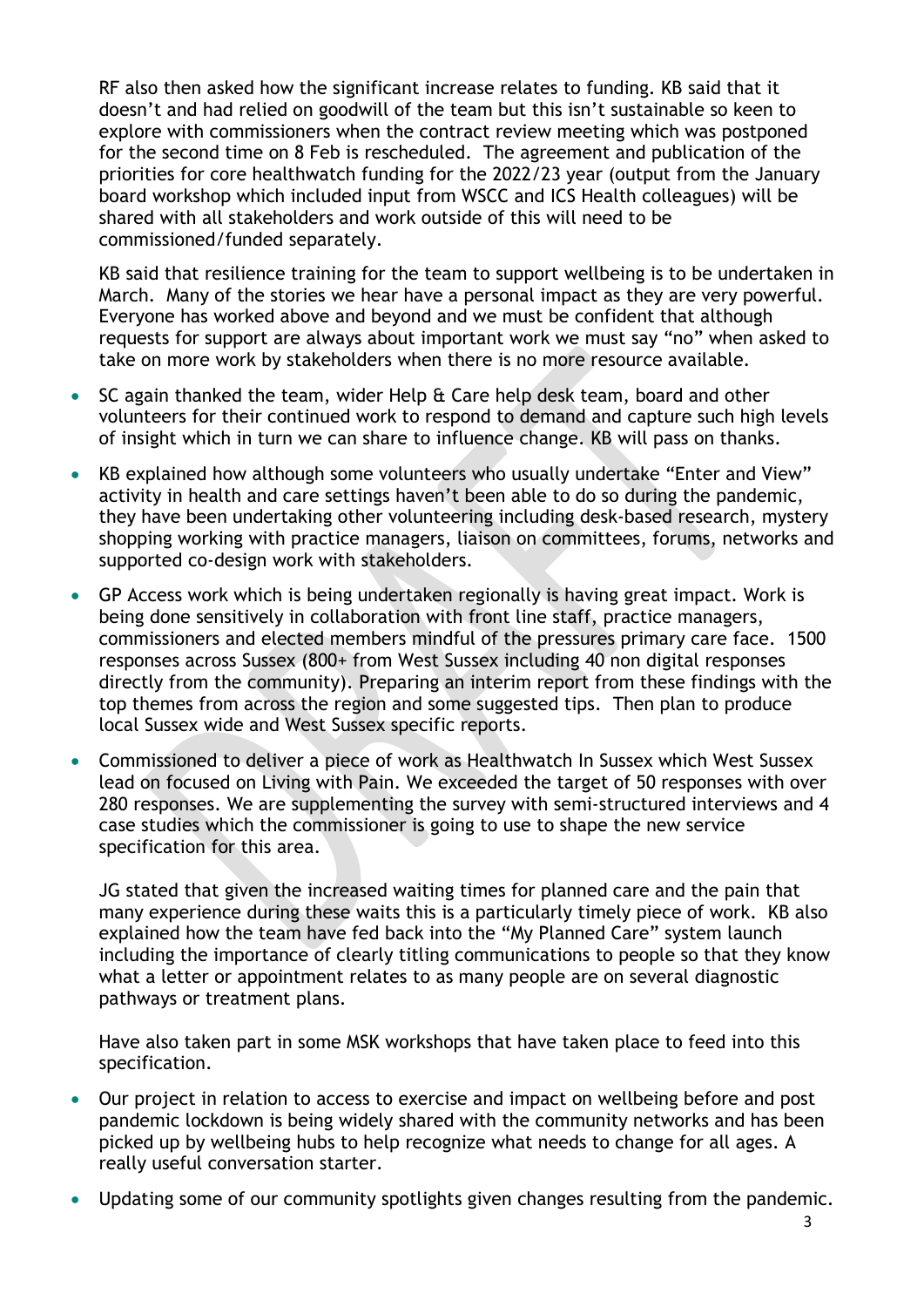The NHS led Cancer and Planned Care Insight and Innovation Forum, chaired by SD looked at Did Not Attends (DNAs) and Communications as two topics in the last quarter. We will be following up issues and possible improvements with the Booking Team as a result to try to find solutions to an issue that is losing up to 6-7% of clinical capacity in cancer and planned care services.

SG joined at 10:37am

#### • **IHCAS**

KB outlined ongoing issues with IHCAS capacity. MP asked whether volunteers could be used to help relieve pressure on the team. KB explained that specialist training is needed and although we have begun training a third advocate this would take a number of months and the case demand continues to be high and complex with some cases taking several years to complete.

KB said we are looking at some possibilities for Peer Support from those who have been through complaints for others going through the process.

Working through these cases often results in incredibly useful and deep learning for the system. KB cited one case that has had national impact with scripts being changed as a result of a case involving sepsis.

Some area went into Business Continuity planning in Jan so stopped handling cases so there may be a surge of new cases in March and April. There is a waiting list of 6 IHCAS cases at the moment despite help desk hub team giving as much generic support as possible.

One practice has changed its med management processes as a result of an individual case.

- KB outlined the refreshed HWE branding which follows feedback to improve engagement with a view to hearing more. MP asked for more information on this. KB explained the refreshed beliefs and values and a new presentation to introduce Healthwatch to new stakeholders and partners (both health and social care focus). Moving away from Consumer Champion tag to Independent Champion for Health and Social Care for all people.
- Dentistry continues to be a high level of enquiry and so stays on our Concerns and issues radar.
- ACTION SC asked to share the new Healthwatch England Introduction Slides
- ACTION SC asked for the board to confirm the 2022/23 priorities previously circulated. All agreed. KB will now publish and share widely with stakeholders.

## 4.2 Financial & Performance Sub Committee Report

JG and SD reported that while there has needed to be a higher spend on service delivery due to public demand, this has mainly been balanced by lower expenses.

A number of small social enterprise commissions continue to be received by Health partners in the Integrated Care System for work which is delivered above and beyond core priority work.

IHCAS is working at 30% above contracted case rate which is causing issues which we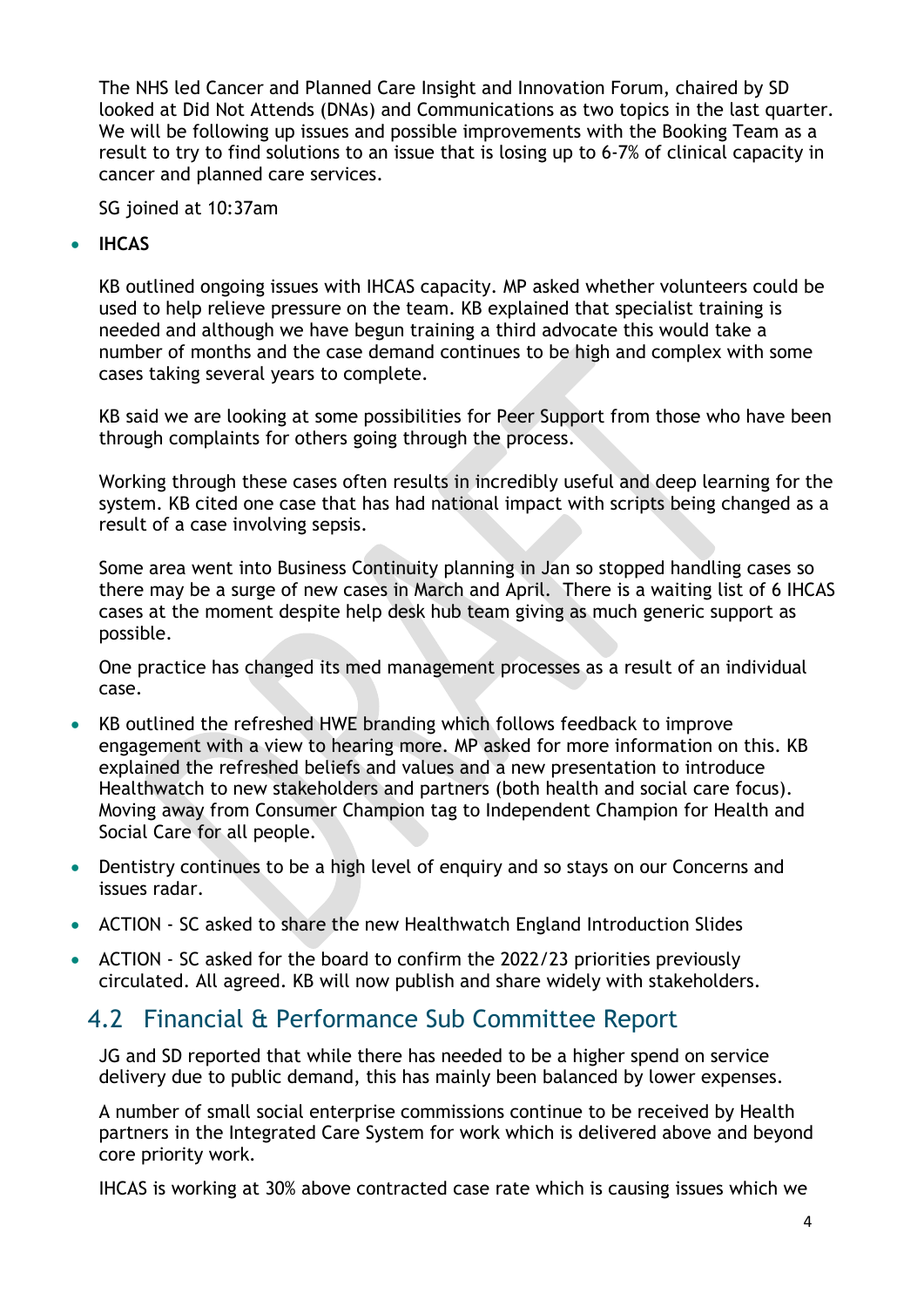are trying to discuss with commissioners.

In summary core Healthwatch West Sussex work within the budget and plan for a breakeven outcome at the end of the financial year.

The risk register was reviewed. Stakeholder relationships with WSCC continue to be of primary concern and it was acknowledged that there is continued pressure on the local authority. There are a number of stakeholder changes and new appointments and we will endeavour to establish those relationships when possible.

## 5. Independent Director and Staff Feedback

#### 5.1 Health and Wellbeing Board (HWB)

SD updated that at the HWB meetings continue to be held virtually and are informative and interactive. There has been a heavy focus on pandemic related issues but the forward plan is moving back towards other areas. There is high attendance as a result. A HWB seminar is scheduled for 11 March.

#### 5.2 Health and Social Care Scrutiny Committee (HASC)

- KB updated that HASC met in January. KB had several items of feedback in relation to the financial assessment area in particular. She said that she feels the scrutiny is of a high standard.
- Have asked WSCC for the Oral Health Needs Assessment for children and young people is also refreshed.

#### 5.3 Safeguarding Adults Board (SAB)

MP reported typically per month there are 700 referrals of which 200 become concerns and 100 become enquiries that are followed up. 50% of these are from peoples own homes rather than care homes.

The number of care homes on red alert level has dropped off – MP felt that this shows signs of the system working better and improving. MP did still flag that when services and issues are considered they are still usually looking from the top down rather than from the person up.

KB thanks MP for his continued work in this area and also mentioned that Jo Tuck from the Healthwatch Team attends the Care Home Forum and promotes the need for good communication between homes and carers and residents.

#### 5.4 Autism and Learning Disability

KB explained that this work has been put on hold as Alison Nuttall has left that role in WSCC. We were due a commissioner/provider meeting but this was postponed. We hope to be able to update on our recommendations which we know have a huge impact on lives for many adults across the county.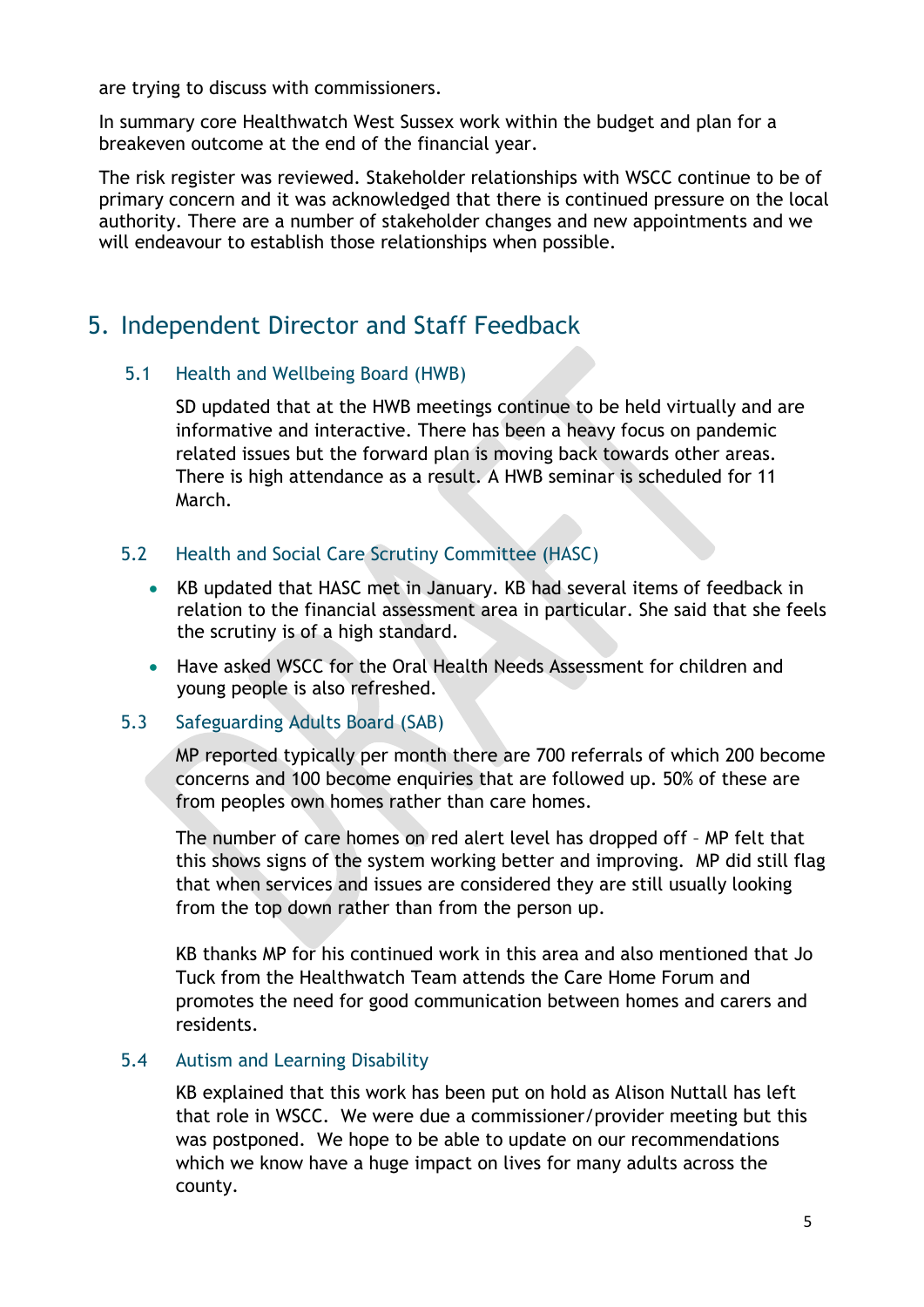#### 5.5 CCG Communication and Engagement

Formal networks have been stood down while Business Continuity demands take priority. Jane Lodge ICS will share latest Public Involvement Strategy in the next week and this will help define how we work together. Our weekly meetings with Jane have continued and we can escalate rapidly as needed. This West Sussex ICS working style has been championed in the NHSE Promising Practice Case Study.

#### 5.6 Stroke Task & Finish Group

JG updated that work has intensified around appraising options and the process has been good.

Healthwatch have been seen to be a useful member of the group to ensure that issues aren't lost. A number of options that would meet the specification have been identified and these are now going to the clinical senate for response by March before moving on to public consultation.

5.7 Stroke Task & Finish Group

Pharmaceutical Needs Assessment - SD reported that WSCC have thanked Nigel Foulkes for his invaluable input to this work

#### 5.8 Planned Care and Cancer Insight and Innovation Board

SD reported that this forum is gaining traction and able to focus on the person upwards. Latest meeting looked at My Planned Care and we were able to feedback comments.

A new case study around breast screening is ready to be shared.

#### 5.9 Local Outbreak Engagement Board

SD these meetings continue bi-monthly and are largely retrospective looking at the moment.

#### 5.10 Regional insight

EL explained that Healthwatch are not resourced to work at ICS level which continues to pose problems. Help and Care work regionally with HWE and others to explore how to address this need as ICS develop. Some ICSs are finding resources to enable Local Healthwatch to work at this level effectively. ICSs become statutory bodies in July 2022 so we need to find a way to make this work.

## 6. Vaccinations

Team still attending West Sussex Vaccine Cell and fortnightly meeting with Director of Communications which are very useful and enable us to be agile when we find issues and share intelligence quickly.

## 7. Policies and procedures update

No updates from SD.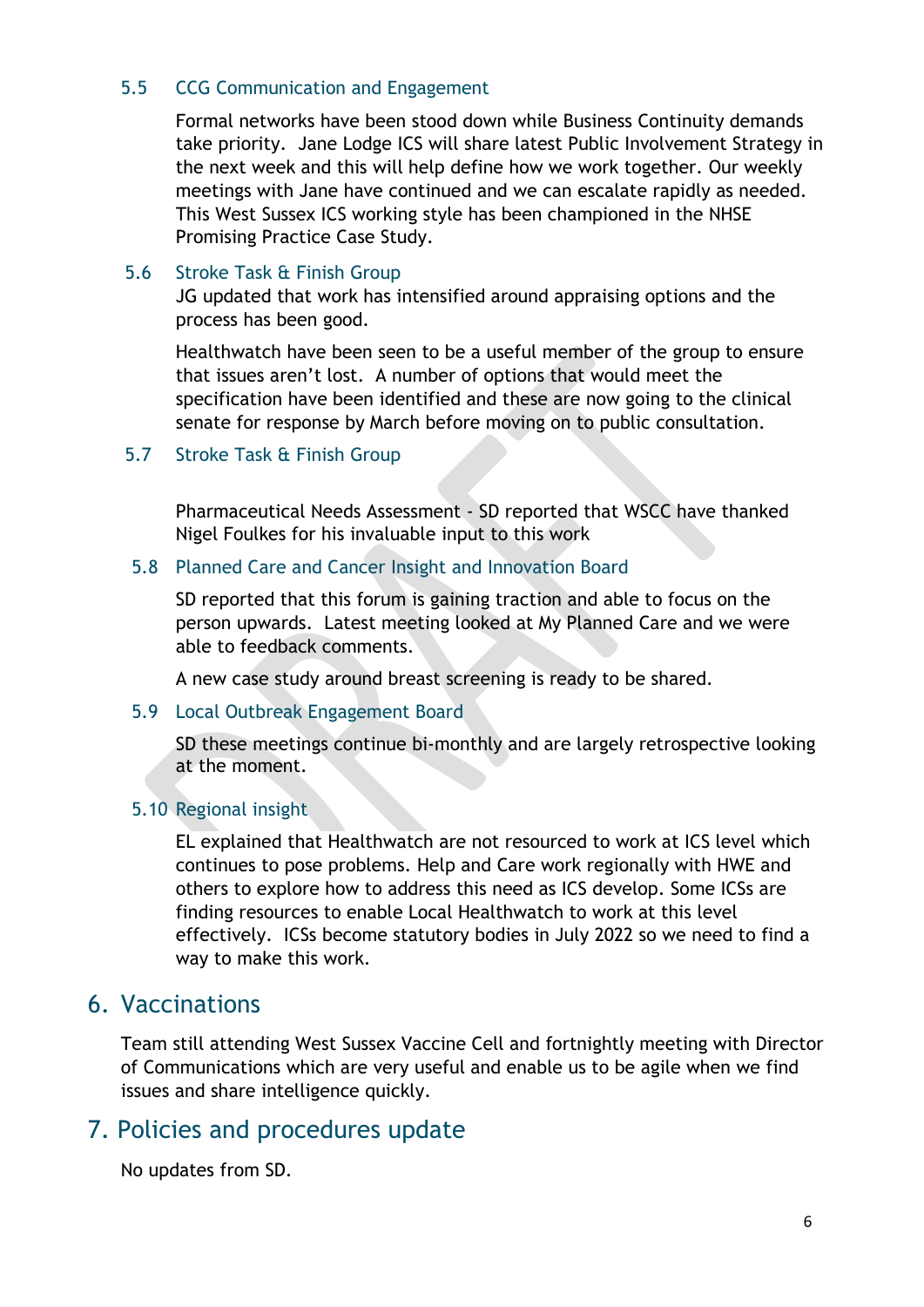## 8. Escalation Log

No formal escalations this quarter. KB is sharing case studies for reflection from providers in different areas.

Intention is to move away from pure Escalation to Escalate and Track will allow us to track detailed insight in relation to the Equalities and Inclusion work that we are using.

### 9 AOB

Implementation of HWE Quality Framework – has been incorporated in the team work plans

EL has a revised version in Word which is easier to use that the Excel version.

SD has a Quality Framework follow up meeting with HWE regional manager Olly Grice.

SC – we will have to update on Contract Review once we have a new date and specification from WSCC. SG commented that he is also waiting for instruction. He said that WSCC do now recognize the need for a review of the contract in light of the development of the ICS and the specification was written in a world that no longer exists – the world has radically changed so there is potential for the change. SG is very conscious of the IHCAS issues. SG has no organizational issues – as an organization he can see that Healthwatch West Sussex are very well run and the priorities are all good. SG may have an update later today but will update as soon as he can when he is updated himself.

## 10 Questions

There were no questions.

Meeting closed at 11.20 am

MP wanted to say how good he thinks the 2 page priority document is superb, clear and well written.

## 11Future Board meeting dates:

| <b>Provisional Board Meeting dates</b> |  |
|----------------------------------------|--|
|                                        |  |
| Q4 - Wed 11 May 2022                   |  |
| Q1 - Wed 10 August 2022                |  |
| Q2 - Wed 9 November 2022               |  |